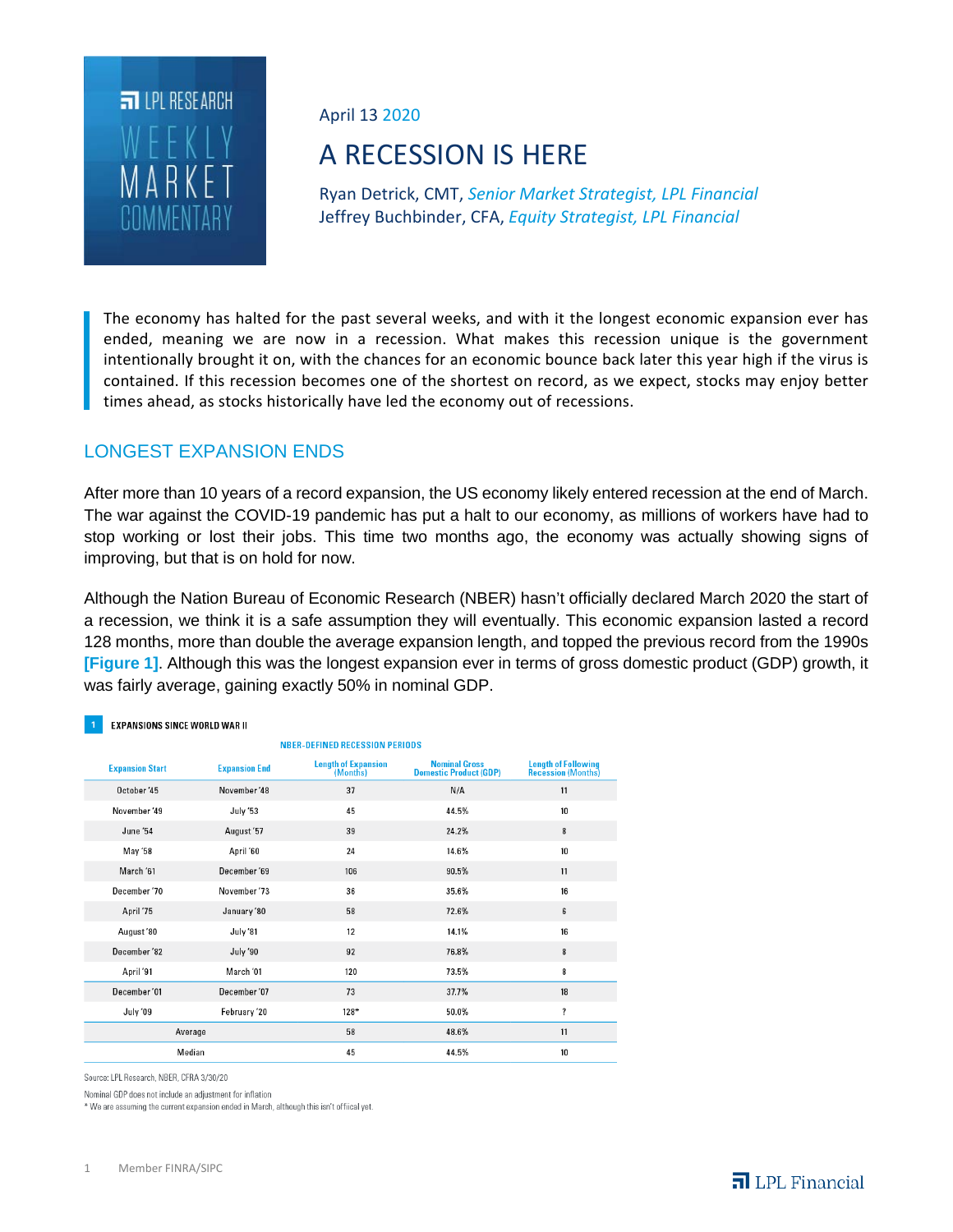# COULD THERE BE A DEPRESSION?

Some economists are predicting GDP could be down more than 30% on an annualized basis in the second quarter of 2020, which has led investors to ask if the economy could slip into a depression. Four major policy mistakes occurred after the 1929 stock market crash that together helped extend the Great Depression, including an unemployment rate still at 15% nine years after the market crash.

- 1. **Monetary policy mistake**. The Federal Reserve (Fed) actually tightened policy in an attempt to stem gold outflows.
- 2. **Fiscal policy mistake**. The government increased taxes on individuals and corporations to help balance the budget. Government spending was cut nearly 25%.
- 3. **Regulatory mistake**. Many unnecessary regulations were put in place that did little to help businesses grow or instill confidence.
- 4. **Trade war.** There was a global trade war, which caused tariffs to soar and hurt the global economy.

We aren't seeing these same mistakes now: The Fed is easing its policy, the government is providing massive fiscal stimulus, regulations are actually being relaxed to help banks free up capital, and trade restrictions are being lightened.

# NOT YOUR AVERAGE RECESSION

We've said before there are several ways to stop your car. You can pump the brakes gradually, slam on the brakes hard, or hit a tree. Our economy hit a tree. One thing that makes this recession so unique is it was intentionally brought on by the government by closing non-essential businesses and issuing stay-at-home policies. The near-term pain of shutting down the country for a few months has been necessary; the alternative was to take a less drastic approach and potentially risk prolonging the drag on the economy.

Since WWII, the average recession has lasted 11 months **[Figure 1]**. Depending on how long it takes to contain the virus, we wouldn't be surprised if this becomes one of the quickest recessions ever. Considering the massive fiscal and monetary policy that has been put in place, with more likely on the way, there are plenty of reasons to think economic growth may be stronger later this year.

The most comparable economic scenario was the early 1980s when the Fed intentionally hiked rates dramatically to stop runaway inflation. In order to put an end to the backbreaking inflation, former Fed Chairman Paul Volcker hiked interest rates to a peak of 20% in June 1981. Inflation went from nearly 15% in early 1980 to less than 3% by 1983. There were consequences, however, as the restrictive monetary policy sent the economy into a recession, and unemployment spiked to 10%. Of course, ending inflation helped pave the way for massive growth in the 1980s and 1990s—it just took some near-term pain to get there.

### SIGNS OF IMPROVEMENT

Though this recession has just begun, it's important to know what signs to watch to determine if the recession could be ending. As dark as some of the headlines have been and will continue to be, it is imperative to remember that the stock market is forward looking. In recessions since WWII, stocks bottomed about five months on average before the end of the recession, as stocks were able to look past the current negatives and sense better times ahead. In fact, the only time stocks hit a bottom again after a recession had ended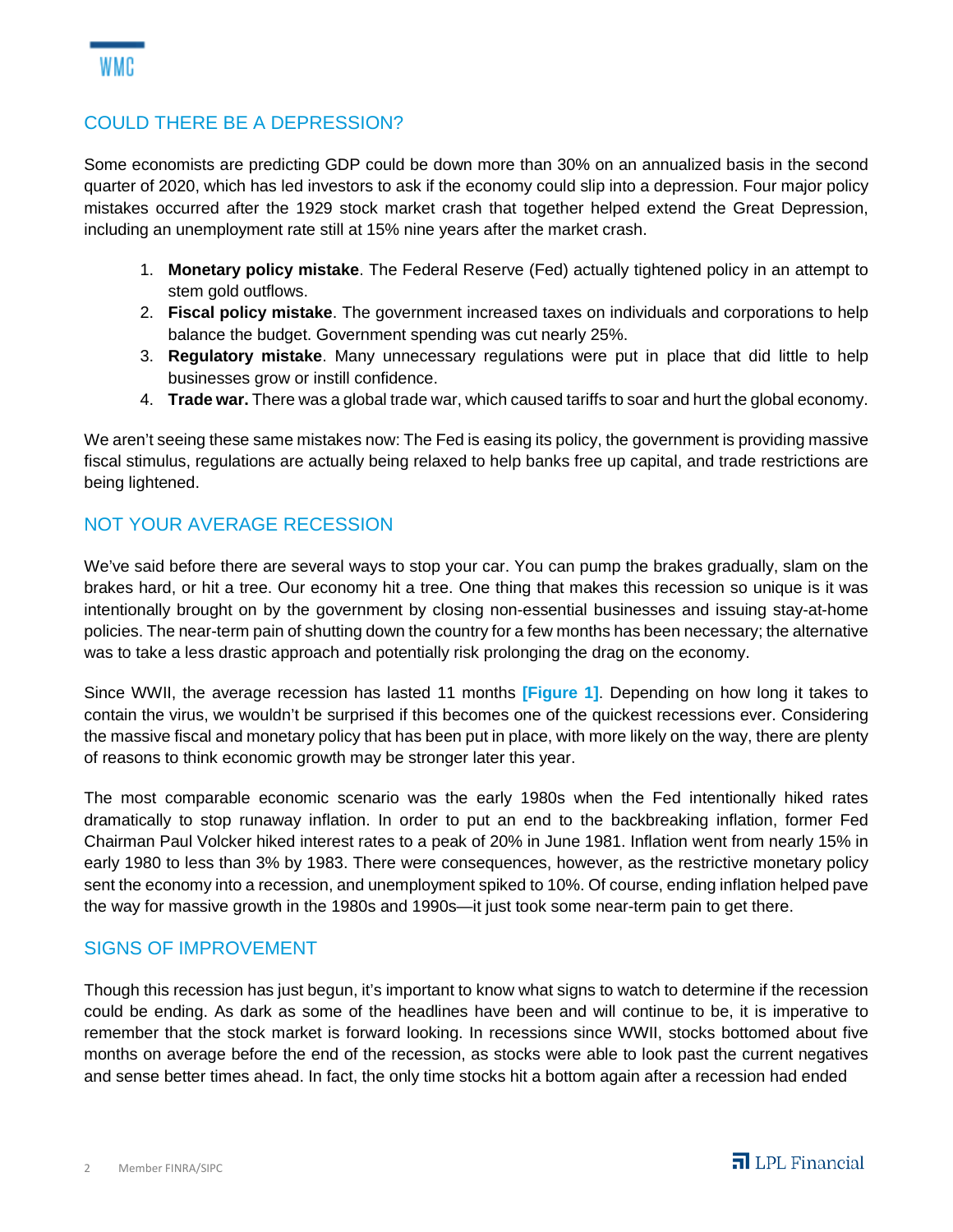#### 2 MARKETS BOTTOM BEFORE THE RECESSION OFFICIALLY ENDS

| <b>Recession Start</b> | <b>Recession End</b> | <b>Length of Recession</b><br>(Months) | <b>Market Bottom</b>    | <b>Market Bottom</b><br><b>Before/After</b><br><b>Recession Ends</b><br>(Months) | S&P 500 Index<br><b>Performance From</b><br><b>Low to Recession End</b> |
|------------------------|----------------------|----------------------------------------|-------------------------|----------------------------------------------------------------------------------|-------------------------------------------------------------------------|
| July '53               | May '54              | 10                                     | September '53           | 8                                                                                | 28.5%                                                                   |
| August'57              | April '58            | 8                                      | October '57             | 6                                                                                | 11.4%                                                                   |
| April '60              | February '61         | 10                                     | October '60             | 4                                                                                | 21.3%                                                                   |
| December'69            | November '70         | 11                                     | May '70                 | 6                                                                                | 25.8%                                                                   |
| November '73           | March '75            | 16                                     | October '74             | 5                                                                                | 33.8%                                                                   |
| January '80            | July '80             | 6                                      | March '80               | 4                                                                                | 23.9%                                                                   |
| July '81               | November '82         | 16                                     | August '82              | 3                                                                                | 35.3%                                                                   |
| July '90               | March '91            | 8                                      | October '90             | 5                                                                                | 27.0%                                                                   |
| March '01              | November '01         | 8                                      | October '02             | $-11*$                                                                           | $\blacksquare$                                                          |
| December'07            | June '09             | 18                                     | March '09               | 3                                                                                | 35.9%                                                                   |
| March '20              | ?                    | $1*$                                   | $\overline{\mathbf{?}}$ | $\overline{\mathbf{?}}$                                                          | ?                                                                       |
| Average                |                      |                                        |                         | 5                                                                                | 27.0%                                                                   |
| Median                 |                      |                                        |                         | 5                                                                                | 27.0%                                                                   |

**NBER-DEFINED RECESSIONS AND MARKET BOTTOMS** 

Source: LPL Research, NBER, Strategas 03/30/20

We are assuming the current recession started last month, although this isn't offiical vet.

\* The S&P 500 Index bottomed in October 2002, 11 months after the recession ended.

was after the tech bubble in the 1990s **[Figure 2]**. Additionally, stocks gained an average of 27% from the lows until the recession had officially ended. Finally, according to our friends at Strategas Research Partners, since 1970, bear market low points have occurred within an average of three weeks of the biggest increase in weekly jobless claims, something we hope took place the week ending March 27, when a record 6.8 million people applied for unemployment benefits.

### WHERE WE STAND

No one knows for sure when stocks will bottom or when the current recession might end. The good news is many data points suggest we are nearing that low point, and we are on a path to finding a way to remove this recession's catalyst.

We are close to getting clarity on a peak in new COVID-19 cases in the United States, a key signal for us that the market lows may be in place. We continue to believe this may be a suitable time for long-term investors to consider adding more equity exposure in their portfolios where appropriate. But as we noted last week, more tactical investors may want to wait for a potential retest of the March 23 lows, as most previous major market crashes experienced a return to prior lows before beginning the recovery. A more attractive entry point may present itself soon. We will continue to follow our **Road to Recovery Playbook** to gauge progress on the market's bottoming process.